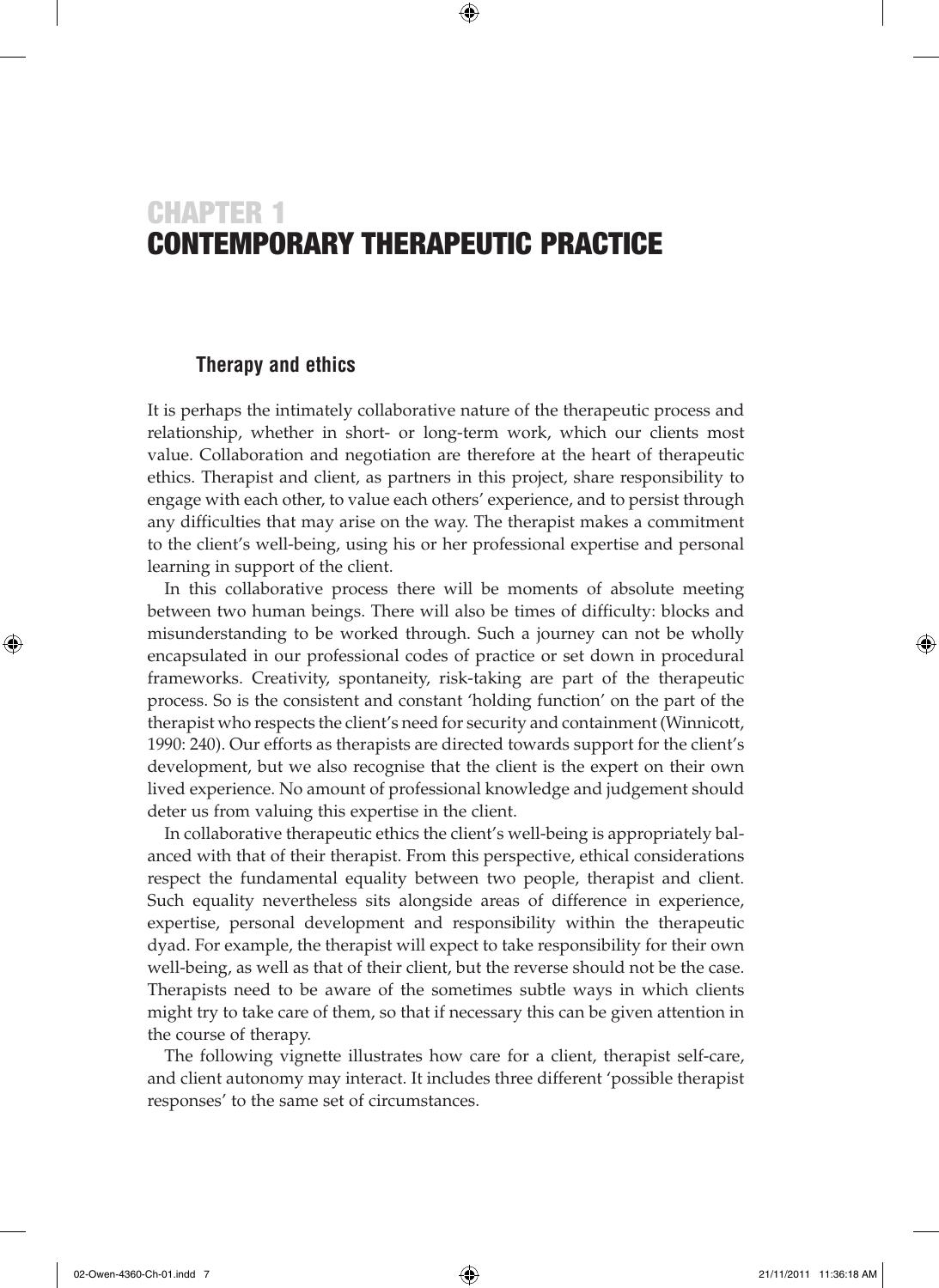# **VIGNETTE: 'HILARY AND MALCOLM'**

Hilary is a psychotherapist in private practice who sometimes accepts referrals from psychiatric support services in her locality. She has been seeing Malcolm twice a week for six years, since he left hospital following a psychotic breakdown. Since then he has had no further hospitalisations, has found employment in a small furniture factory and has developed a relationship with a woman he met through work. Hilary and Malcolm have been discussing a move to once weekly therapeutic support. Whilst he is keen to do this on one level, he has said he is also afraid that with less support he might become unwell again. Hilary is reflecting on all this whilst waiting for him, and is also looking forward to a walk in the park with a friend, planned later that afternoon. Malcolm telephones to say that his bus has broken down so he will be late and maybe will not get to his session. He sounds very distressed and also reports that he and his girlfriend have had a row that morning.

⊕

# **FIRST POSSIBLE THERAPIST RESPONSE**

Hilary tells Malcolm that she will be available until the time set for the end of his session and asks him to ring again if he decides to abandon the attempt to come. Putting down the phone, she is pleased that she held the therapeutic boundaries and did not just react to his obvious distress. When he rings again five minutes later to cancel the session she simply reminds him of the date and time of their next planned meeting. She makes a note of the interchange with Malcolm and goes off for her walk. At his session the following week, Malcolm is a bit subdued at first but soon becomes involved in talking about his relationship. Hilary is aware that neither of them has mentioned what had happened the week before. She assumes it has all 'blown over' and is relieved to get back to what she sees as the main business of Malcolm's therapy.

# **SECOND POSSIBLE THERAPIST RESPONSE**

Without giving it too much thought, Hilary suggests that Malcolm should not worry about the time but come when he can and they can time the session from whenever he arrives. She knows that she has no more clients that day, though it will mean cancelling her walk in the park. He eventually arrives 40 minutes late, looking tense and flushed. He expresses his annoyance at being late and his gratitude for Hilary's flexibility. Late in the session Hilary thinks that he has calmed down enough to talk about the row with his partner and how he might try to re-connect with her following the row. Malcolm is effusive in his thanks when he leaves 50 minutes later.

# **THIRD POSSIBLE THERAPIST RESPONSE**

When Malcolm rings, Hilary reminds him that there are still 45 minutes of his session left, so he may well arrive in time for at least a part of the session. She considers offering him a later time as he is obviously distressed, but decides against this as she

02-Owen-4360-Ch-01.indd 8 21/11/2011 11:36:18 AM

♠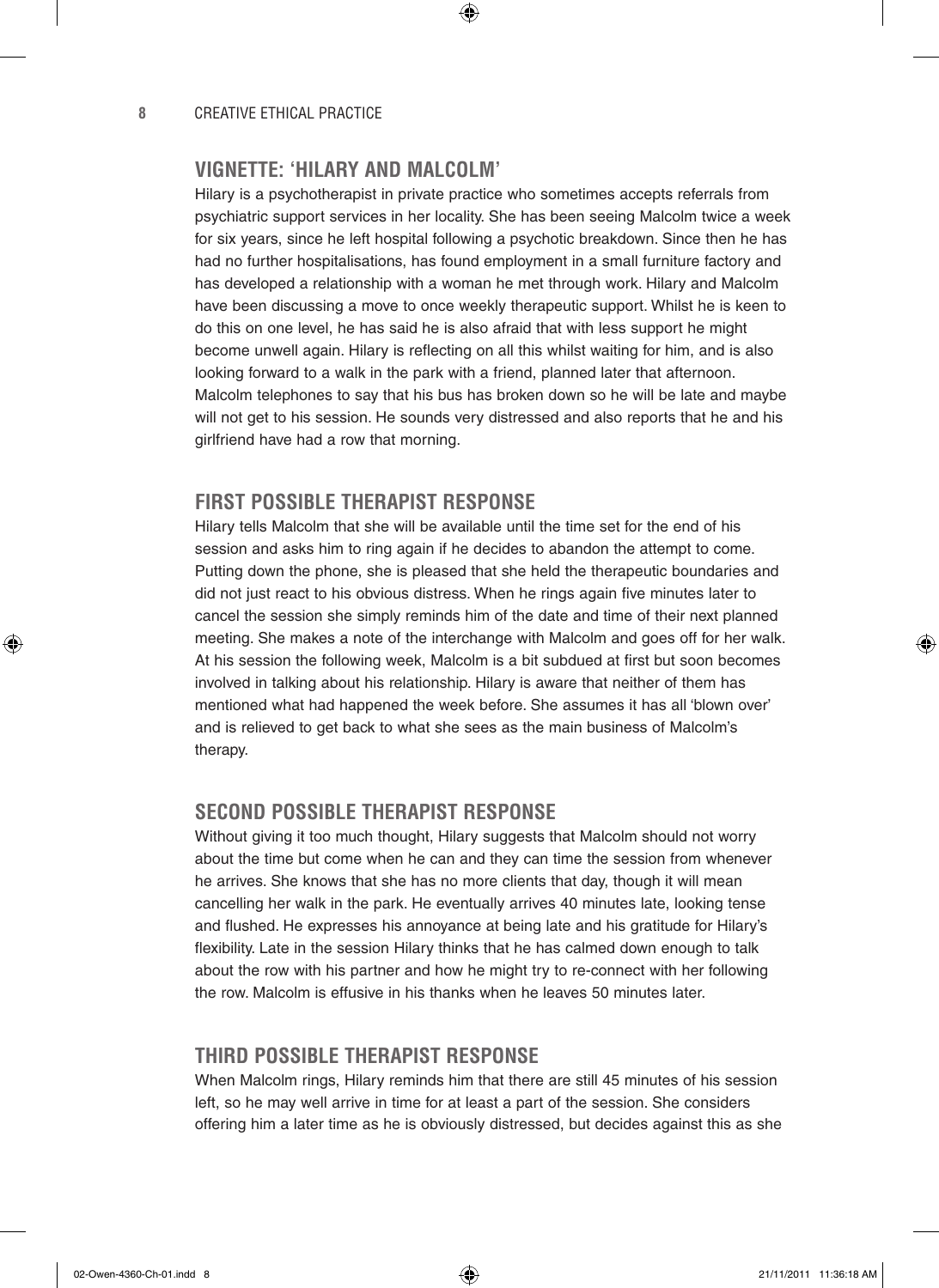does not wish to cancel her planned walk. In the event, Malcolm arrives with 25 minutes to spare. He looks tense and flushed, loudly expressing his annoyance at being late and losing half his session 'even though he was paying for all of it'. He switches quickly to talk of the row with his partner but Hilary remains affected by his anger. She interrupts him, saying 'Malcolm, I can't hear you properly because I feel as if you are angry with me. I know you realise that it is not my fault that the bus broke down and made you late. But you seem annoyed about me not being able to offer you a full session, too?' Malcolm replies almost immediately 'I've never been angry with you before, have I?' They go on to talk about his fears that Hilary might not be able to tolerate him being angry with her. He knows his anger had destroyed other relationships. Hilary carries on this work, owning her wariness of his powerful anger but assuring him that she will not be destroyed by him being a bit annoyed with her, or disappointed in her; that was normal in any relationship.

 $\textcircled{\scriptsize{*}}$ 

# **•••** Pause for thought: care, responsibility and autonomy  $\bullet \bullet \bullet$

- *Which of the three 'possible therapist responses' in this vignette best illustrates the ability to hold these ethical considerations alongside each other: care for the client; therapist self-care; and the client's autonomy and self-responsibility?*
- *What are the features of the therapist's response that lead you to say this?*
- *How would you characterise the ethical stance taken by the therapist in the remaining two possible responses?*

The third therapist response perhaps illustrates the most collaborative attitude. This therapist tries to hold the balance between the ethical considerations of care for the client, therapist self-care and the client's autonomy and self-responsibility. There are a number of features of her response that demonstrate this. For example, she keeps her focus on Malcolm's issues without losing sight of her own needs. She holds therapeutic boundaries around time and money without being defensive or rigid in her interactions with Malcolm. She considers Malcolm's therapeutic needs in the context of his development as a person, in particular his need to feel and express emotions in a contained way. She understands that he may be afraid of his own powerful anger because of the negative consequences he has experienced in the past. Nevertheless, we could imagine a supervision session following this episode in Malcolm's therapy where Hilary's supervisor might challenge her 'wariness' of Malcolm's anger. Perhaps she has her own work to attend to around her experience of 'angry men'? Hilary might also need to adjust to the fact that Malcolm has changed over his years of therapy and now has more self-support and maturity, as evidenced in the contactful way the two of them have now begun to work on these issues. This response, in summary, seems both ethical, in the sense of displaying Hilary's developing wisdom and commitment as a therapist, and creative, in the way she genuinely interacts with her client and recognises the changes he is undergoing as a person.

♠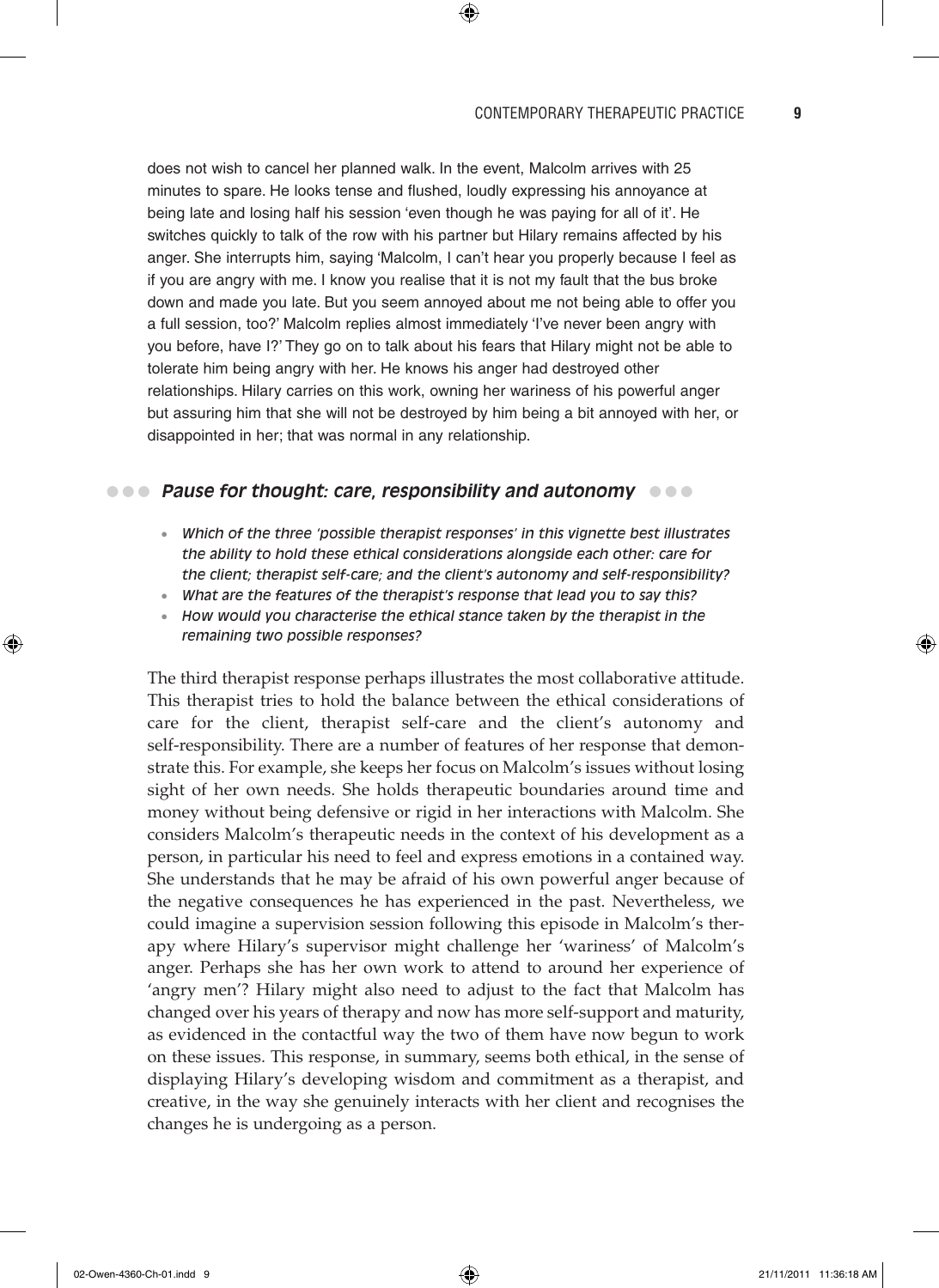You will have identified ways in which the first two possible responses differed from the third one. In the first response, Hilary held the time boundary very firmly. Many therapists who emphasise the importance of the therapeutic process and relationship as a holding 'container' might do this. But they would also be likely to ensure that they explored the incident in depth with Malcolm at a subsequent session, unlike Hilary here. In a positive sense, she does no intentional harm and does observe recommended therapeutic boundaries. She keeps within the 'rules' she has absorbed from her professional training and made her own. This is a legitimate way of working, and can also be a perfectly adequate response when we are unsure what to do or feel that we need to discuss a situation further with a colleague or supervisor. Most of us – especially perhaps at the outset of our careers, or when working with a very new client – will have 'followed the rules' in order to make ourselves feel safer. The down side, of course, is that here Malcolm has little opportunity to further his development when Hilary responds so inflexibly. There is little space for his anger in this consulting room. You might say here that Hilary protects herself at Malcolm's expense. She does get her walk in the park, but in allowing the incident to 'blow over' she colludes with Malcolm's fear that his angry emotions must be destructive. He complies with her need to return to therapy as she wants it to be.

⊕

It also seems less likely that these issues will be taken to supervision, which of course makes the work less 'safe' in the end. As we will see later on, many complaints made by clients are in fact about relatively trivial-seeming incidents, which the therapist, for whatever reason, has consciously or unconsciously missed or glossed over. For the client seeking a relationship with a therapist who will engage with them as a person, such experiences are far from trivial.

The second possible therapist response seems to err in the opposite direction. A subsequent supervision session might see Hilary, in this case, sharing her reaction to Malcolm's distressed phone call. Perhaps she might see that her response had been over-protective and more related to the 'old Malcolm' than Malcolm as he now was; a much stronger person. Together, Hilary and her supervisor might examine this idea in relation to the fact that Malcolm had been 'panicky and tense', treating her on this occasion as the 'one who would make everything all right'.

Looked at in transferential terms, Malcolm's feeling of 'panic' is generated not only by the actual anxiety of the current situation, but by previous experiences where he may have had to cope with similarly intolerable anxiety, but perhaps then without anybody present to 'make it all right' and help him handle those intense emotions. In this way he is 'transferring' intense need from unresolved past experiences into the current situation, which really just involves being delayed in getting to see his therapist. He is treating Hilary *as if*, in a sense, she is that longed for 'helping parent'. Hilary's counter transference – here meaning her spontaneous response to the way Malcolm brings his intense relational need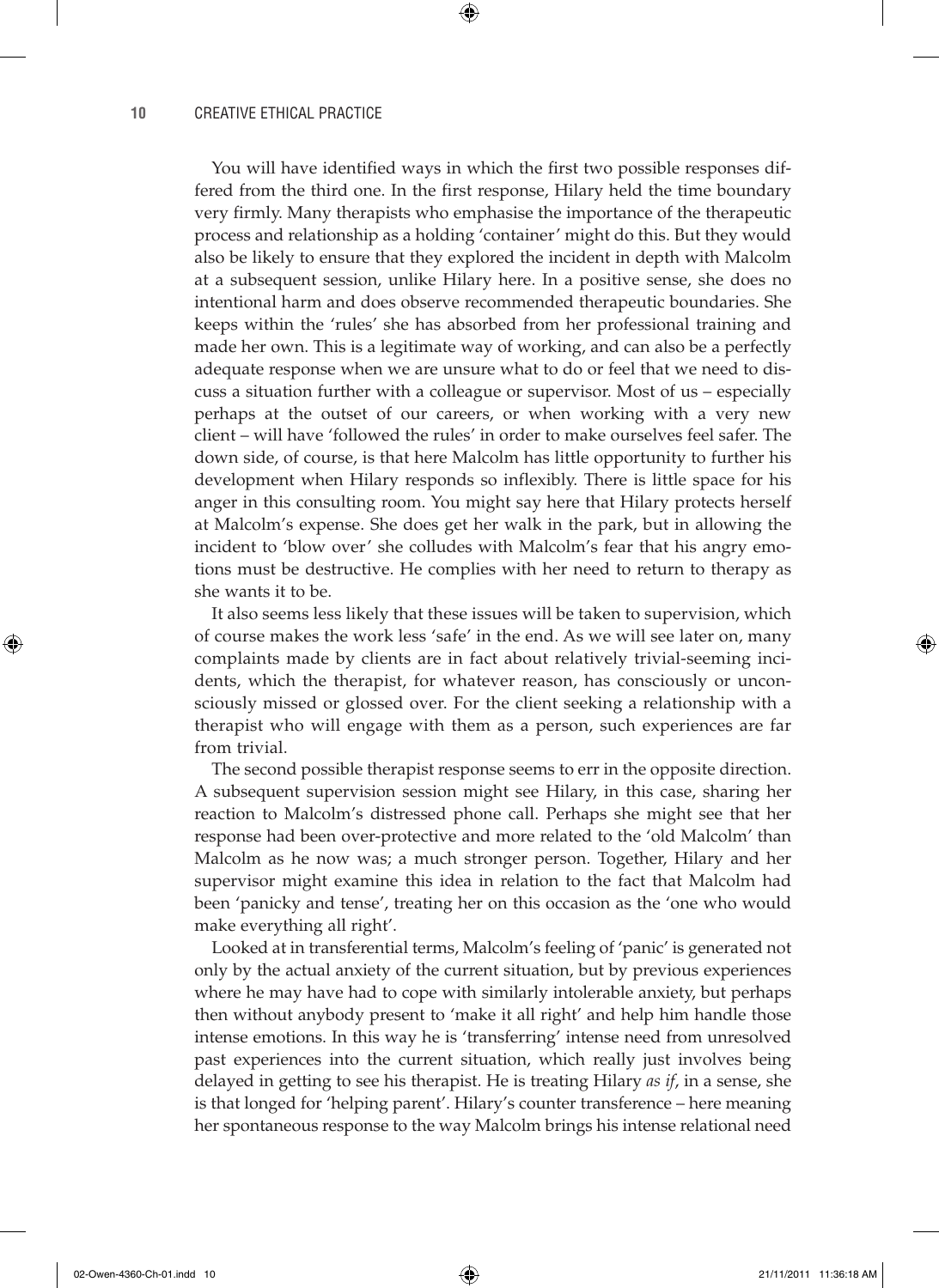to her – is for her to be accommodating, soothing, and protective, *as if* she was indeed Malcolm's much needed 'helping parent'. She does not think enough about her own needs because she is caught up in the transference relationship, rather than the real one, here and now.

⊕

Of course, she has been his helper in many ways over the course of time, so it was not unnatural for her protective instincts to be triggered by his sense of fear and danger. But now she might ask whether this could have been explored more with Malcolm. It is possible, for instance, that the row with his girlfriend had reactivated Malcolm's need for an empathic, available figure in his therapist. They might also have identified Malcolm's 'gratitude' and Hilary's relief and pleasure. As therapists like Melanie Klein have argued, gratitude can be 'prompted mainly by feelings of guilt' about envious or angry feelings towards a caregiver (Klein, 1975: 189). Maybe Hilary was avoiding becoming the target of Malcolm's anger when she decided to be 'flexible'? At any rate, we think you will agree that Hilary here takes an over-caring stance, perhaps because she places caring for the client above her own self-care and an awareness of the client's self-responsibility. This nevertheless distorts her capacity to hold the whole picture in mind and appropriately sustain her professional awareness.

## **'Practical wisdom' in therapy**

As we have seen, there is a balance to be struck between the demands of the therapist's care for the client, the client's self-responsibility and the therapist's self-care. This holding of potentially competing values and demands is part of 'practical wisdom', or what some classical Greek philosophers termed *phronesis* or ethical prudence (Aristotle, 1976: 209–16). With this approach, we do not use our mental capacities to create ethical 'rules' which we then subsequently apply to life situations, separating thinking and reflection from active living. Rather, ethical reasoning is embedded in the actual experiential and practical circumstances of life. Experience causes us to reflect – to take time to consider the meaning of events, experiences, feelings and ideas – and the fruits of our reflection in turn give us wisdom about how to live. The circumstances we encounter generate complex and often competing ethical considerations. Practical wisdom is the capacity to apply ourselves to this particularity and complexity, finding the ethical resolution that seems best in those circumstances. It is a 'resolution' rather than 'solution' because there is not usually a 'right answer' to a complex ethical situation, in the way that, for instance, 'codes of conduct' might suggest. Rather, there is a weighing up of all the ethical considerations in an attempt to act reflectively and wisely.

The concept of practical wisdom is important to us as therapists, because therapeutic ethics originate from our own experience as human beings in relationships. We understand persons to be both individually unique and autonomous *and* intimately interdependent with other people, with community or

02-Owen-4360-Ch-01.indd 11 2011 11:36:18 AM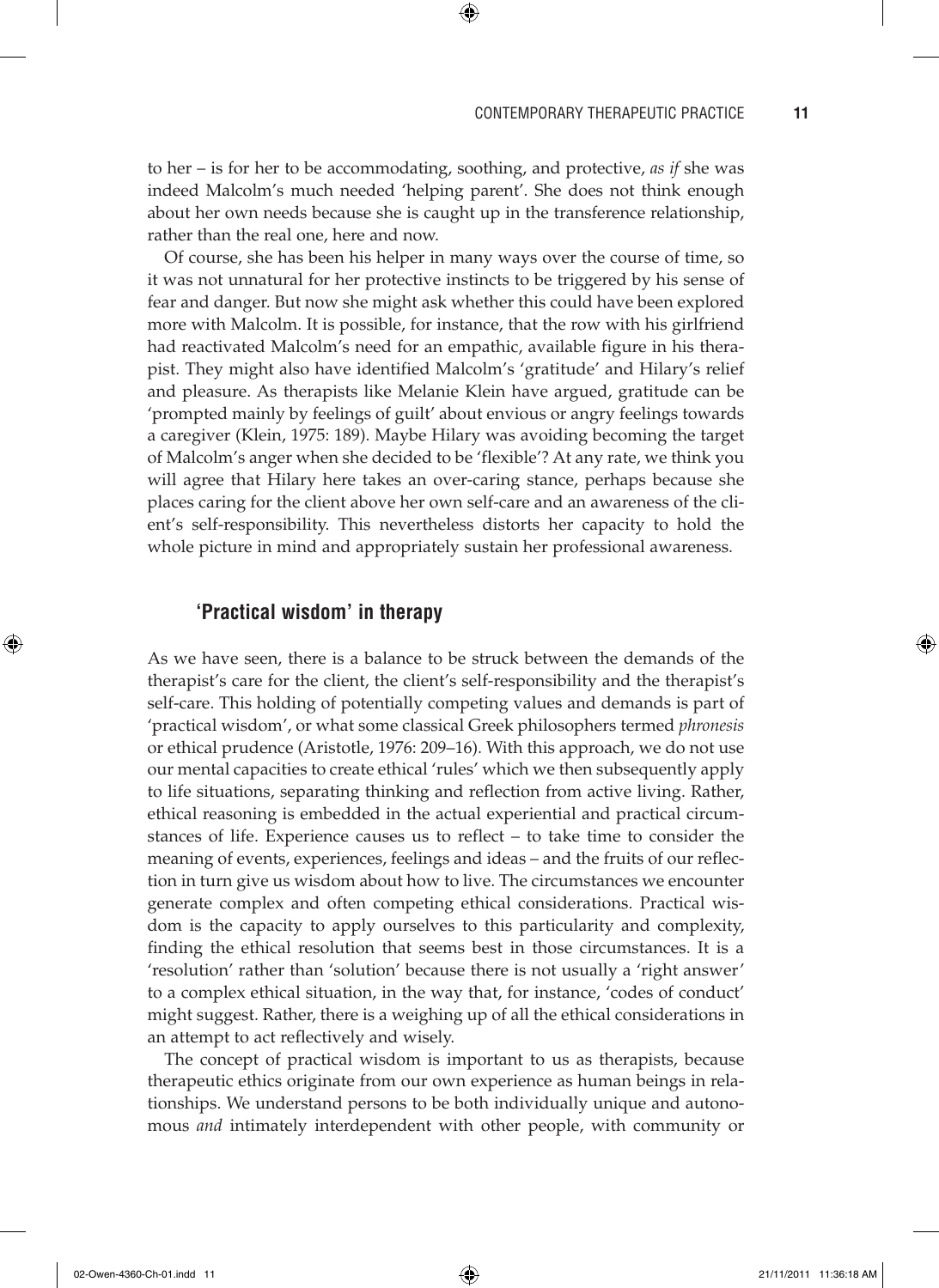society, and with the natural world. As we will see in Chapter 2, these ideas are often expressed in professional ethical codes and value frameworks. But by themselves these ideas and values do not guarantee wise action. There is a need for us to engage with the cycle of reflection and experience which can develop our own practical wisdom over time.

⊕

Theories of therapy have been generated in just this way. Ever since Freud's groundbreaking work in the 19th century, where he offered an explanation for the mental and emotional lives of his patients, therapy theory has grown out of real engagement with people. The theories can, of course, become quite powerful in themselves, to the point where they assume the status of 'truth' or clinical 'certainty'. This is arguably one factor leading to the rivalries between different therapeutic approaches. But ideally, perhaps, theory can inform therapeutic practice rather than dominate; and practice itself can generate new insights. Each unique situation, and each person's perception of the world, has the potential to contribute to the development of further theory.

Practical wisdom also entails the capacity to live and work with provisional knowledge: the ability to hold uncertainty and adopt a conscious position of 'not knowing'. This attitude complements the therapist's awareness of professional knowledge built up over time, informed by a variety of therapeutic practitioners each with different emphases and understandings about human beings. As therapists we try to hold the whole picture, not judging too soon or discarding whatever does not match some pre-conceived idea. We seek reflection and resolution, rather than solutions which leave out what does not fit. We live and work with uncertainty as therapists, in a world that often encourages us and our clients to split the whole, and to judge what is 'true' or 'right' or 'good' as if these were uncontested ideas, applicable to any circumstance or person.

Let us explore these ideas a little further, by considering this example.

## **VIGNETTE: 'ELIOT AND ANNE'**

Eliot first came to Anne for counselling when his relationship had been disrupted by his partner's sexual infidelity. His partner had also gone to a counsellor on her own account as neither one wished to try couple counselling. Eliot was clear that he wanted to focus on dealing with his 'frightening rage' at what had happened, and needed 'objective input' to help make a decision about whether or not to stay in the relationship. Over the initial weeks, Anne noticed that it seemed to be her role to remind him that he had wanted this focus. Eliot seemed more interested in the exploration of links between his current rage and anger experienced earlier in his life. He also seemed to enjoy discursive conversations with Anne about their very different cultural backgrounds; his in a wealthy, extended Caribbean family and hers in a relatively poor Midland factory town. Drawing on the ideas of Stephen Johnson, Anne suggested that one way of looking at Eliot's early experience was to see himself as an 'owned child' (Johnson, 1994: 129–53). He had always done what his family expected of him as it was his job to make them proud and happy. This meant that Eliot often felt

⊕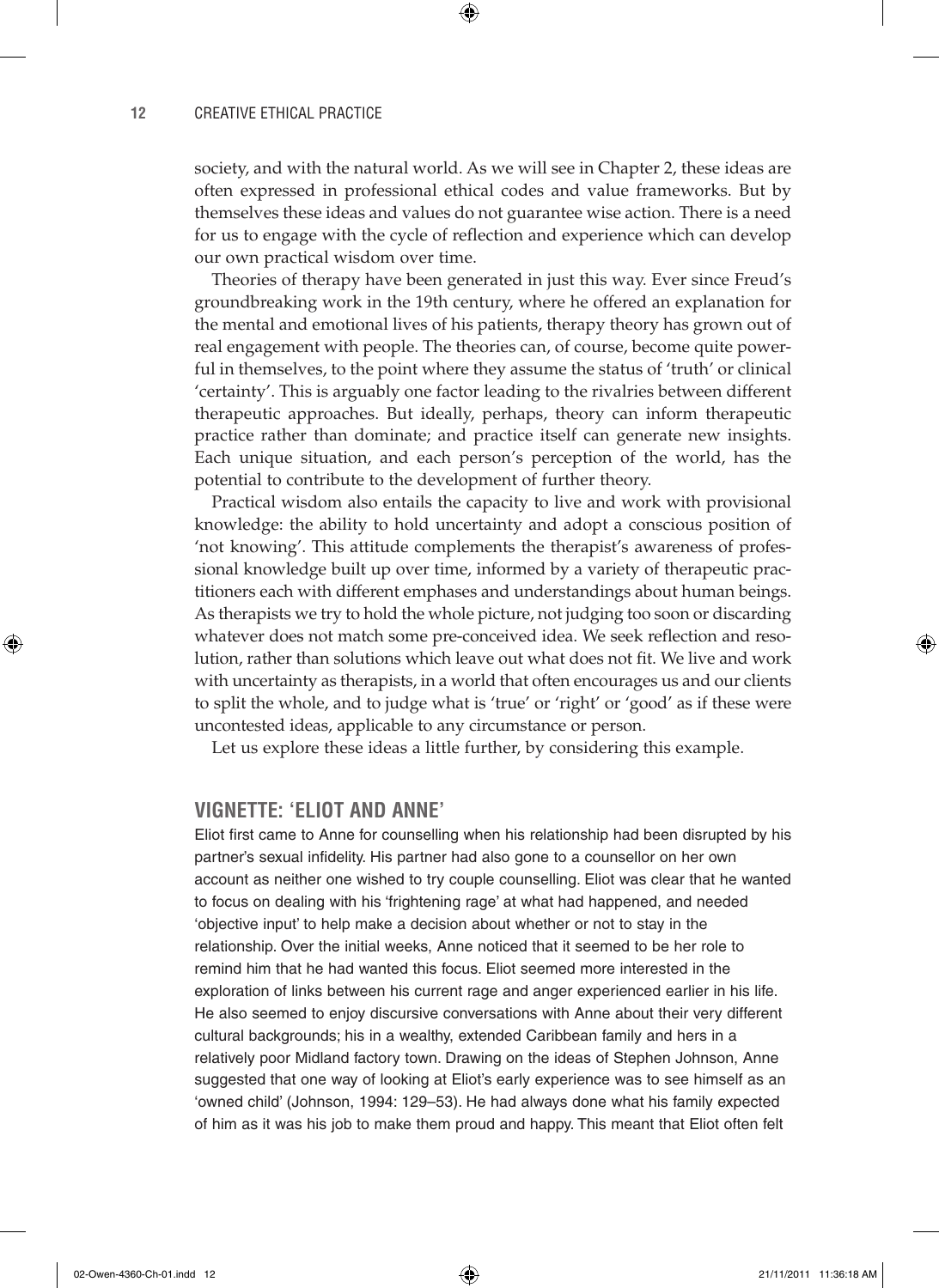his desires, hopes and achievements were 'appropriated' by others. He thought that this experience had affected his later life choices, including choices made in his central adult relationship which now made him resentful, driven and something of a martyr to his current family. Together he and Anne reflected on his relative lack of experience of respectful, intimate relationships, as contrasted with intrusive and controlling elements in his developmental relationships. This may have caused him to defend himself against 'invasion', as he saw it.

 $\bigoplus$ 

At the end of a session not long before a planned holiday Eliot surprised Anne by making a request to change from weekly to monthly sessions after the break. Anne suggested they talk more next week, and later took her concerns to supervision. She and her supervisor discussed the work on Eliot's 'owned child' and considered his request in the light of a possible need to control the pace and level of intimacy in the counselling relationship. Anne explored her own feelings of being a bit controlled by Eliot. She was aware of feeling 'on her toes' and 'being kept hard at work'. Was this her own need to 'work hard' in order to feel she was doing valuable work with Eliot? Or was it also, perhaps, a counter transference response – Eliot's 'angry child' who needed to be in control, in a sense making Anne 'work hard'? If so, this might help Anne understand better what it was like for Eliot to feel so driven and 'controlled' in order to feel worthy inside himself. It was important to hold all this in her awareness when deciding how to deal with Eliot's request, so that it did not become a battle for control.

When they met again they reviewed the work so far, recognising that although attention had been given to Eliot's original relationship problem, this remained unresolved. He was still unsure about it, if much calmer than he had been, but said he could live with that for the time being as he had become aware that he had his own questions to deal with. He said he was beginning to recognise that he had never really made choices for himself until recently. He did not want to become a 'resentful – and guilty – old man'. They also considered his need to slow down, wondering if this could be a theme for both of them. Anne shared a little of her experience of 'wanting to be a really good therapist for you' but feeling 'on her toes' sometimes. Eliot laughed and said he was very familiar with that striving in himself. They both agreed it would be good to lessen the pressure, whatever was decided about session regularity.

# **•••** Pause for thought: practical wisdom in therapy **•••**

- *Can you identify in this vignette any of the key features of therapeutic ethics, as discussed so far?*
- *How would you say it illustrates the therapist's practical wisdom in development?*
- *Can you bring to mind an experience of your own (with a client, if possible) which illustrates similar features – collaboration, balancing 'goods' or 'truths', holding not-knowing as well as knowing, and so on?*

This example does seem to illustrate some of the key features of therapeutic ethics. The process of therapy is characterised by the collaboration between

⊕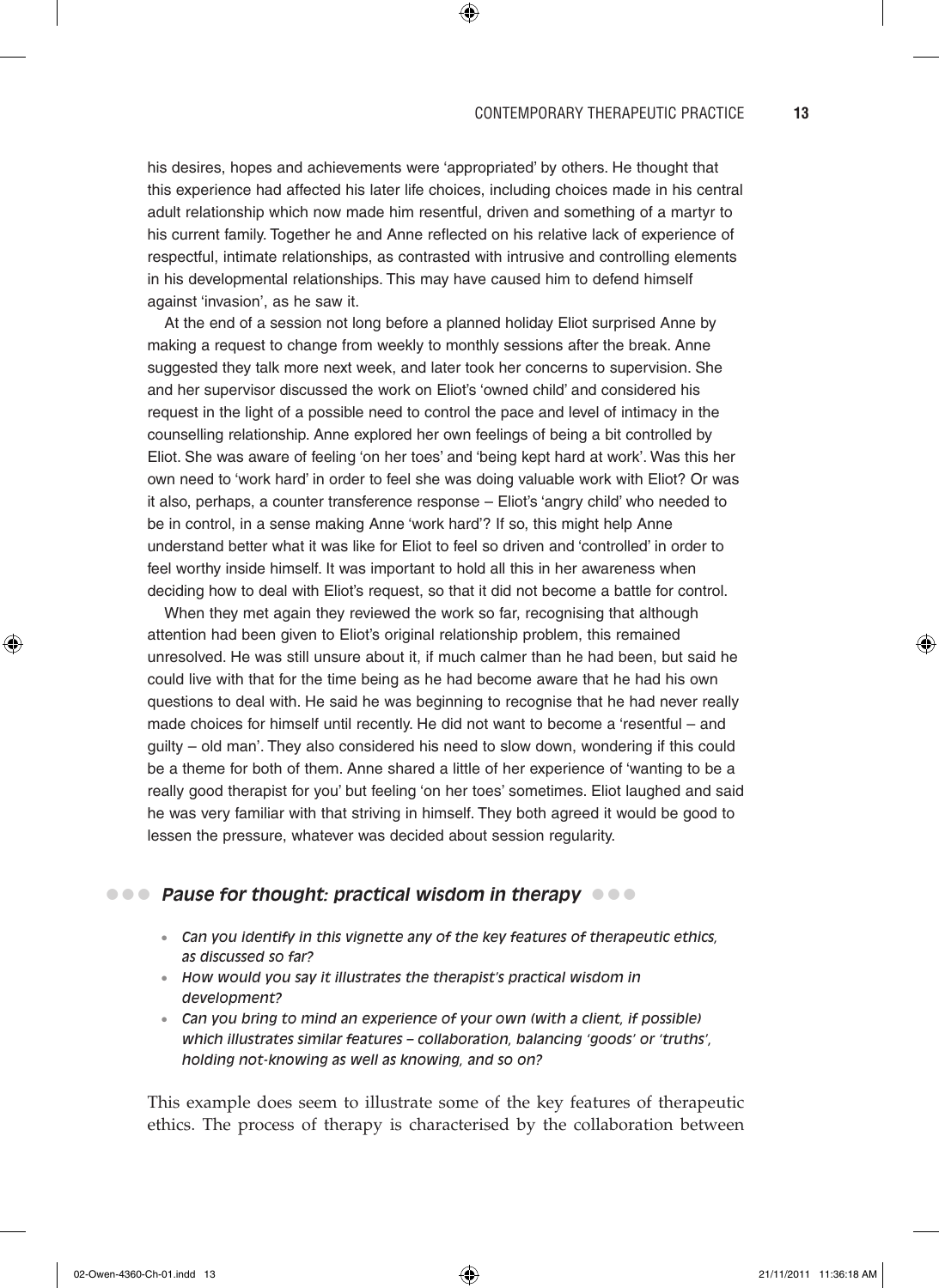therapist and client and therapist and supervisor. Anne hears her client's account of himself and his needs in therapy. She engages with Eliot whilst also reflecting on what he says from her own perspective, informed by professional study and supervisory support. There is a process of negotiated meaning-making at the heart of this work (something we will discuss further in Chapter 2). The response to Eliot's request is not presented as a 'right way' or a 'good answer' but is more an acknowledgement of the need to consider the whole picture, as far as possible.

 $\textcircled{\scriptsize{*}}$ 

All this illustrates the therapist's developing practical wisdom. You could say that Anne arrives at a resolution to this issue with her client, rather than a solution. Some of the complex layers of meaning are suggested by her own professional understanding and in conversation with her supervisor. She learns, for example, that when she feels 'controlled' by a client this can often be a sign that the client feels, or has felt, controlled at some important point in their own development. But it is with Eliot that she finds a resolution that reflects his insights as well as her own. They both accept his uncertainty about his initial presenting problem; he remains unsure about his relationship with his partner. Eliot himself finds satisfaction in the recognition that his 'frightening rage' is perhaps a necessary process for him in challenging the power of past relationships, as well as being a response to current relational events. The practical 'answer' to Eliot's request – whether or not to change the regularity of his counselling sessions – remains to be decided but both parties are confident that it will be on the basis of this fuller, shared understanding of the issues.

## **Therapy and consumerism**

We have seen so far that there are some key features of therapeutic ethics. These include the process of collaboration and negotiated meaning-making at the heart of therapy. The intention to hold the whole, rather than split off or polarise opinions, views and experiences seems integral to this enterprise. The therapist's reflective attitude to ethical issues in therapy supports the development of wisdom, rather than mere knowledge, for both client and therapist. Practical wisdom grows out of experience shared, mutually honoured and understood.

These are grounded ideals that inform our work as therapists. But in the UK and perhaps in the developed world more generally, we and our clients are living in a consumer society, which can generate practices that run counter to therapeutic ideals. Therapy is concerned with people as relational human beings, interconnected with each other and the wider world, whereas consumerism focuses on the individual as a 'user' or 'buyer' of things, experiences and people. Therapy, at its best, fosters negotiated, shared meanings and collaboration towards human growth. Consumerism, at its worst, breeds competition, rivalry and the envy of others. The uncertainty that therapists accept as an

⊕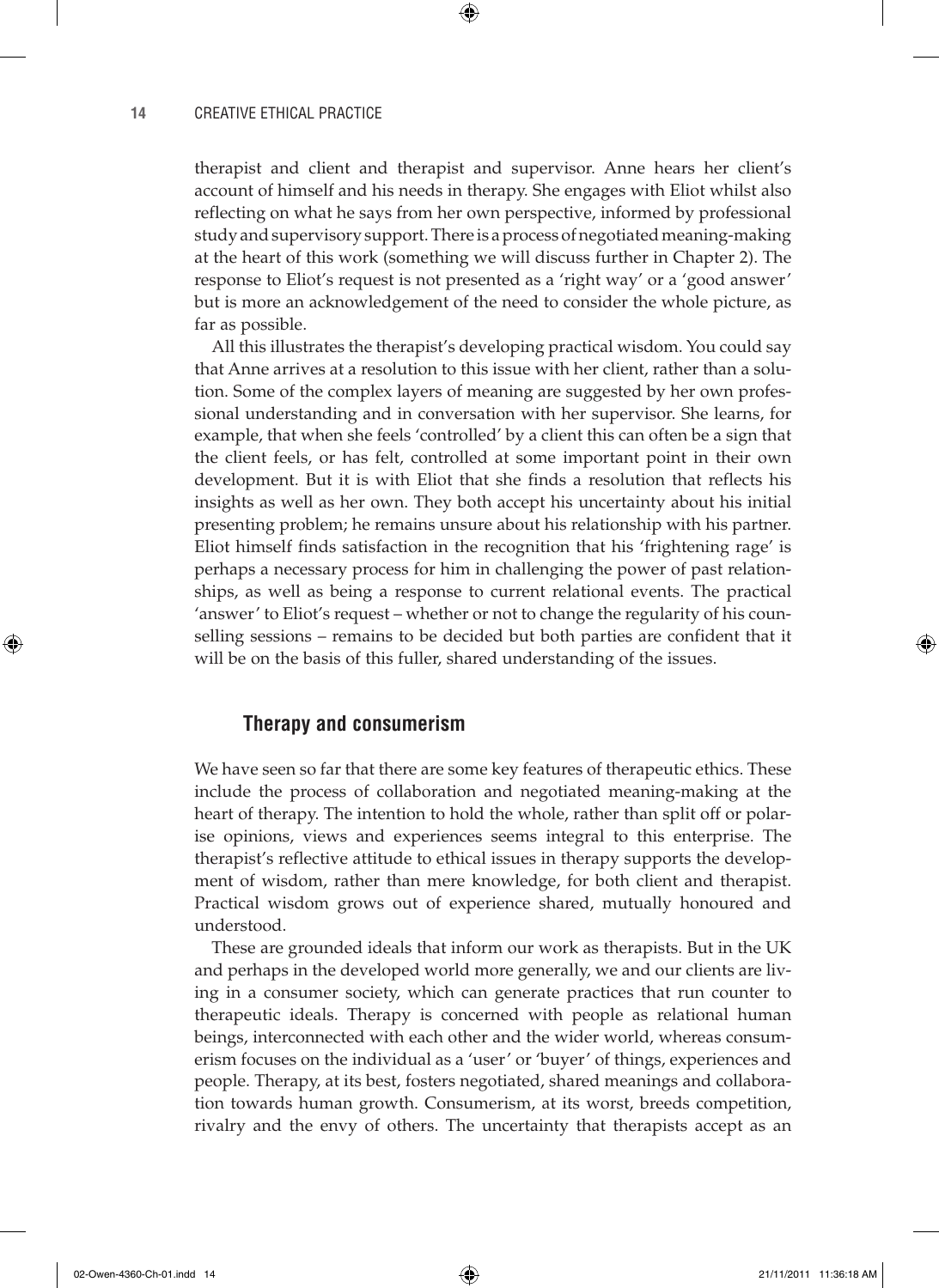#### CONTEMPORARY THERAPEUTIC PRACTICE **15**

appropriate response to life's complexity seems to be at odds with the search for 'happiness' or 'success' that is central to consumerism. Being a consumer is supposed to provide us with a sense of security, satisfaction, belonging and happiness. No one wants to be left out of the promise of this experience. As therapists, though, we understand 'the good life' to be one that is based on authentic choices made by the person who continues to discover what gives *their* life meaning. This person aims to lead a 'flourishing' life, rather than a narrowly 'happy' one (Macaro, 2006: 16). We also understand that the 'flourishing' life will usually be a mixed experience. Life will always have ups and downs; some aspects may feel resolved for now and others remain less settled.

 $\textcircled{\scriptsize{*}}$ 

Everywhere, it seems, the consumer ethic prevails. Professionals come to be seen as selling a service just as a shopkeeper sells goods to customers. Universities, hospitals, arts events increasingly use the term 'customer' rather than student, patient, audience, participant. Even 'client', our most commonly used term for the people we work with, is a word more redolent of a business arrangement. A glance at some of the current advertising for the variety of therapeutic services on offer highlights the extent to which therapy can be presented as a commodity, to be bought and sold. In plain terms, as therapists and clients we are often caught up in the tensions generated by the fact that we are practising therapy within a consumer context.

The following vignette is an imaginary example based on concerns expressed in many supervision group discussions. Mustapha is a counsellor in a workplace counselling service within a large organisation.

## **VIGNETTE: 'MUSTAPHA'S STORY'**

Many of the clients I work with come to counselling feeling ill with stress or anxiety. They are often on sick leave so they can take the time to come to counselling to 'sort themselves out'. The corporation is paying for the counselling and they supply feedback forms to complete at the end of the series of sessions. They want to know if the client has made good use of the counselling, and in consultation with the client I give feedback about what issues have been covered. First of all, I can see that for most people I work with, the reasons for their stress and anxiety are absolutely plain. Maybe the corporation has made other staff redundant and this has had a direct impact on my client's workload. The anxiety they feel is often the result of pressure put on by managers or other colleagues to complete an impossible workload. The culture is very macho in this corporation. But usually, the client thinks there is something wrong with them for not being able to cope.

How do I respond? Well, I try to understand what the person is experiencing that makes them feel so worried and unable to cope with the work situation. As well as recognising the real, practical, external reasons for their stress and anxiety, we look at how the client reacts. Sometimes this means helping them develop practical coping strategies like finding support with other colleagues and friends. Sometimes we look at how stress can be a disempowering experience because it triggers a child-like memory

⊕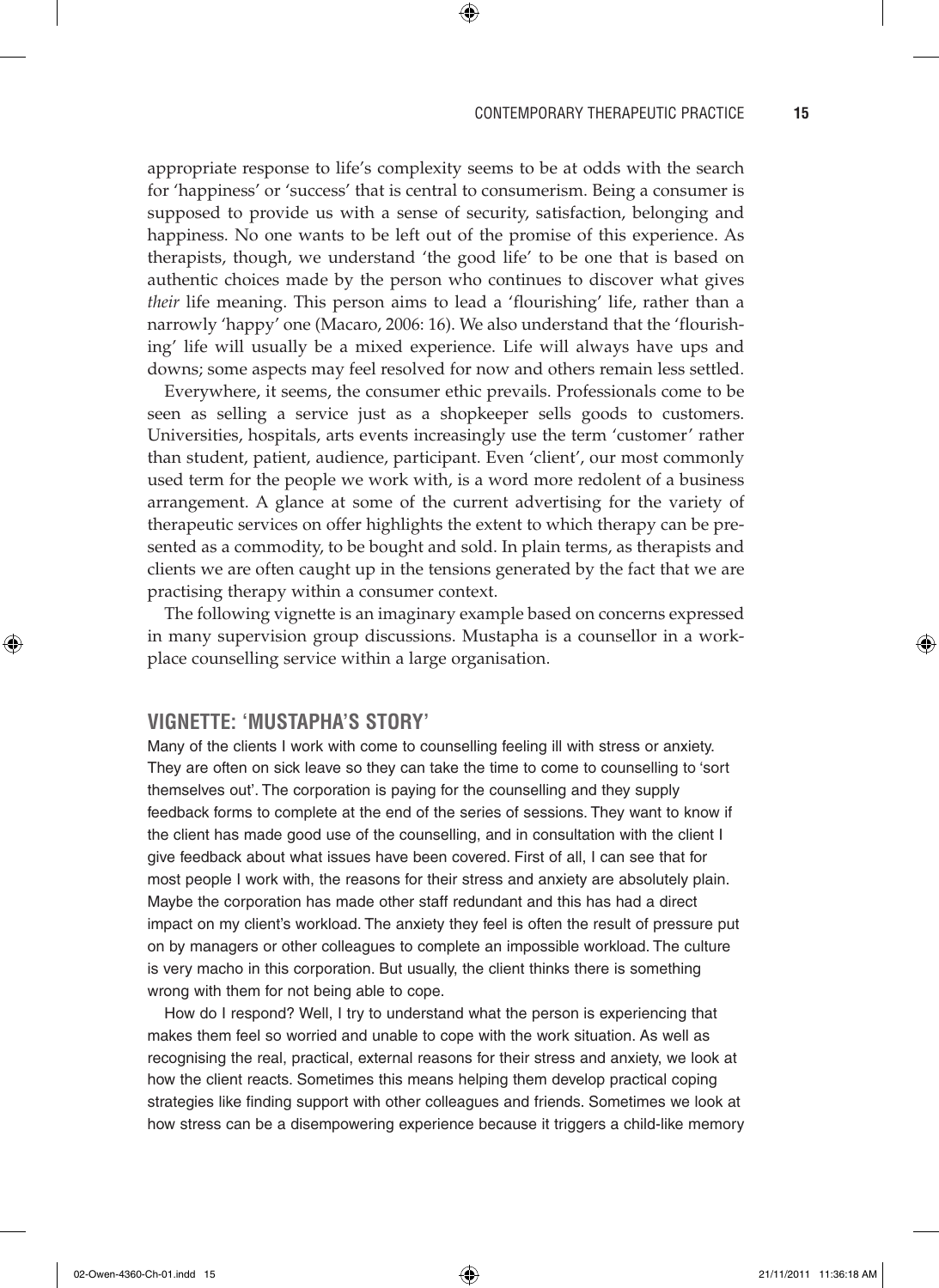or behaviour, so the client does not feel or act like an adult. And we work together to give the client a clearer sense of what is their responsibility and what is the manager's, or the employer's, so they see the politics of the situation, if you like. Now and then, the best thing is to help the client to move towards getting out of a toxic situation and finding another job. Even so, I often feel compromised because I'm helping a client to adjust to a less than tolerable situation.

⊕

# **Pause for thought: practising therapy**  ••• ••• **in a consumer culture**

- *Try to summarise the ways in which Mustapha attempts to hold and resolve the tensions between his therapeutic work and the demands of a consumer culture.*
- *Then, consider how you might have experienced such tensions in your own work. For example, have you ever felt, like Mustapha, 'compromised'?*
- *Finally, have a think about what these experiences suggest concerning tensions that may exist between the practice of therapy and the ideology of the consumer.*

Mustapha's account highlights at least one source of tension. The corporation expects Mustapha to 'fix' this client so he can return to work as a more effective employee. It is, supposedly, the client who has something wrong with him: he cannot cope with the demands of his job, which are deemed to be appropriate. Mustapha, on the other hand, sees the situation in a more complex light. If an aim of therapy is to support his client's well-being, Mustapha may want to help him keep his job and cope more happily with the demands, if possible. But he also feels 'compromised'. There is often, he seems to think, a tension between his clients' authentic personal awareness of distress and lack of fulfilment, and the emphasis on success and money-making which defines consumer culture, rather than meaning-making. Mustapha does employ practical wisdom in prioritising his clients' well-being within a context that arguably does not offer enough support. He finds a way, with his clients, of reaching a provisional resolution of their immediate concerns. And even so he feels 'compromised'.

We wonder what experiences of this kind you might have had. Maybe you will have identified with the tension Mustapha feels between the aim of supporting his client to develop awareness, responsibility and choice as a person and the pragmatic need to help him adjust to a less than life-enhancing workplace situation. You might also have identified other tensions which arise when your core therapeutic values are challenged. Like Mustapha, you and your client may sometimes be asked to report to a third party who in a sense 'owns' the therapy because they are paying for it. This can set up a tension between your basic confidentiality boundaries and the knowledge that this is the only way your client is going to get any therapeutic support at all. What do you do? Our

♠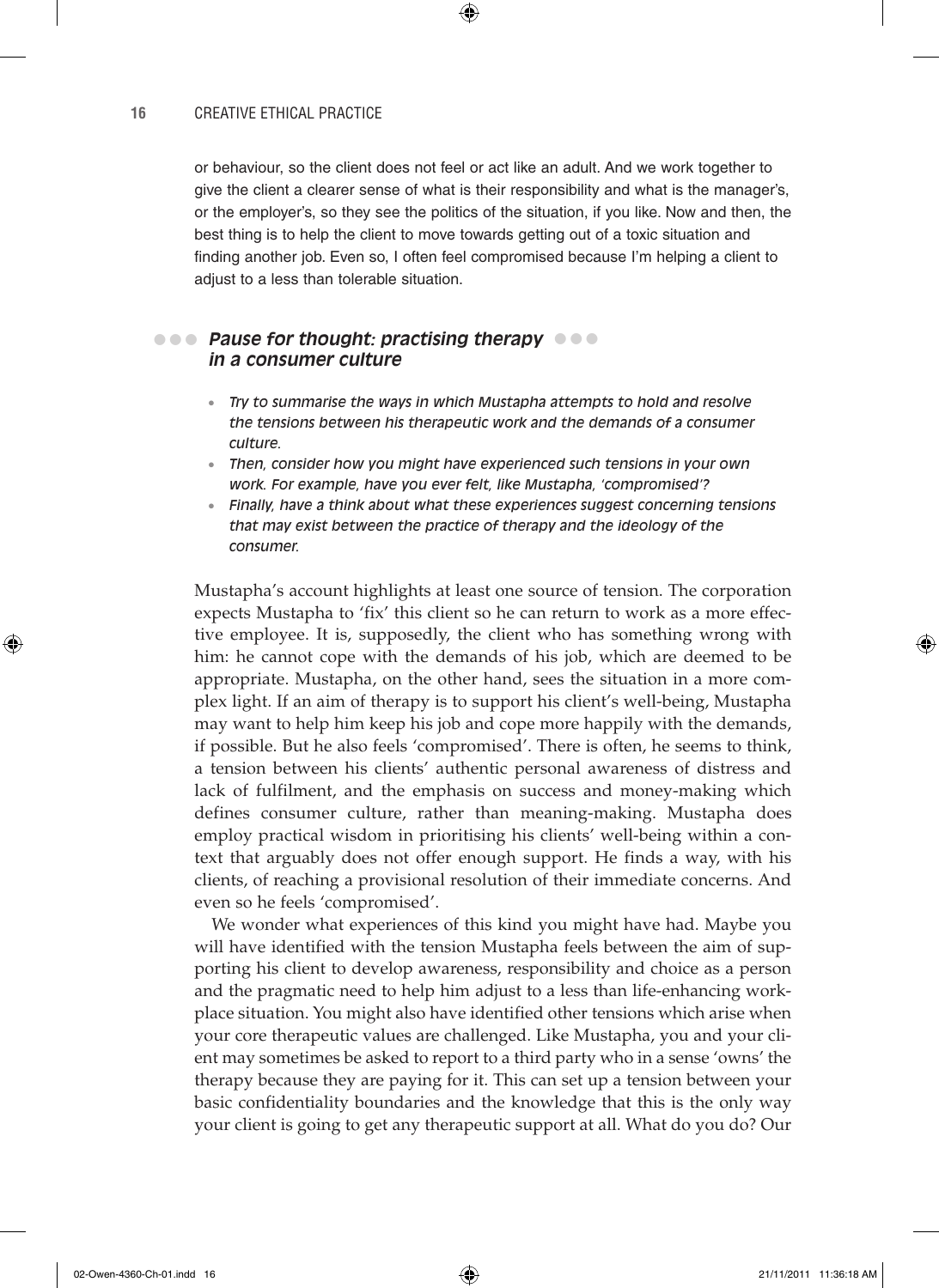$\Leftrightarrow$ 

guess is that like Mustapha, you try to find a way to resolve the tensions in a necessarily imperfect manner, trying to support your clients in the best possible way in those circumstances.

⊕

# **Practising therapy ethically, creatively – and 'safely'**

Complaints made to their professional organisations against therapists have been increasing in recent years. For example, in the ten-year period from 1996 to 2006, the British Association for Counselling and Psychotherapy (BACP) received a total of 142 complaints against members, of which 77 went to a full complaints hearing (Khele et al., 2008: 131). Figures provided to the authors of the present book in May 2011 by the BACP's Professional Conduct Manager reveal that in the ensuing four-year period, from 2007 to 2010, there were 52 complaints hearings. This represents a rise from an average of seven or eight complaints hearings a year, to 13 – quite an increase.

It is important to keep this in perspective. These numbers represent only a tiny fraction of the numbers practising as counsellors, psychotherapists, or in related fields. Even so, the impact of a complaint on individual therapists – and their clients, and the professional organisation involved – is potentially extremely damaging. A lot of therapists find it hard to resume practice following the completion of a professional complaint process (Casemore, 2001: 9–17). Increasingly, it seems, many therapists, and clients, know of someone who has been caught up in a complaint procedure. Working within an atmosphere of potential complaint can have an adverse effect on our professional attitudes unless we open them up to scrutiny.

There are various possible reasons for the rise in the number of complaints against therapists. First of all, there are many more therapists in practice in the UK than there were 20 years ago, and a much larger percentage of the UK population is now having some experience of psychological therapy. This increase is partly due to health initiatives such as the Improving Access to Psychological Therapies programme (IAPT) which has trained over 3,000 new cognitive behavioural therapists to deal with the 491,000 new clients offered treatment by Primary Care Trusts (www.iapt.nhs.uk/). Given the greater numbers of people engaging in therapy, it is not in itself surprising that the overall number of complaints against therapists has risen.

We might also consider a second factor in this apparent rise in complaints: the consumer culture that we looked at in the last section. The consumer, or 'customer', expects to be able to buy a guaranteed product. People are also less likely to put up with poor standards or service; expectations are rising. There is a whole vocabulary of complaint handling which emphasises and often polarises two concepts. On the one hand, there is the responsibility of the service provider to deliver a good service to customers or clients. On the other hand, if the client or customer does not receive the service they expect they can make a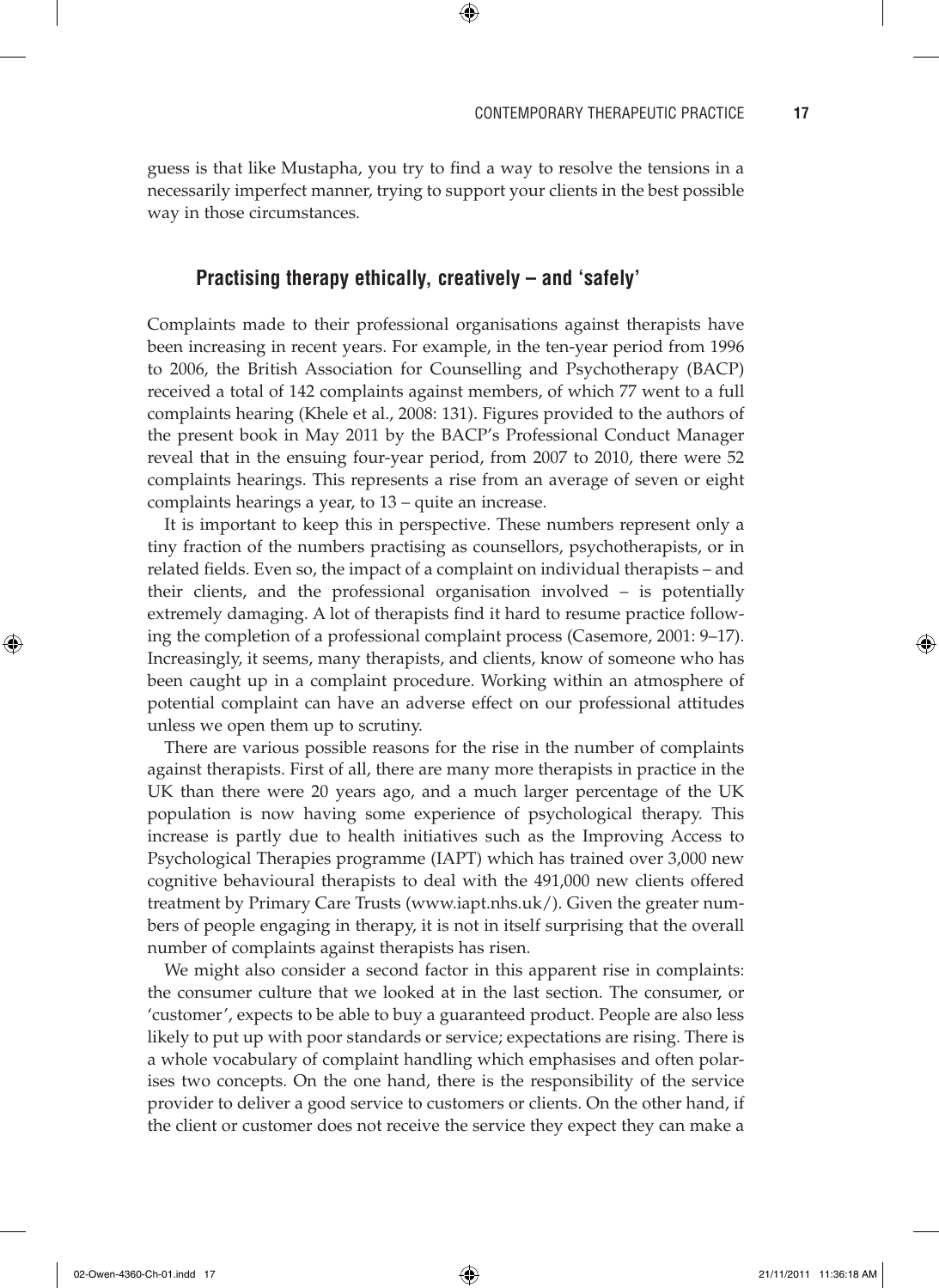complaint, usually to a person or body deemed to be a 'higher authority'. There is now a society-wide apparatus of law and institution set up with the purpose of investigating and adjudicating complaints. Every organisation, small and large, has its complaints procedures, officers and departments. This is mirrored in the many different complaints procedures found among the wide variety of UK therapy's individual professional organisations.

⊕

Whatever the societal reasons for the rise in complaints, it is perhaps more important to consider in some detail the nature of the complaints, and factors that are specific to our profession. In a study carried out in 2008 by John Monk-Steel, Chair of the United Kingdom Council for Psychotherapy (UKCP) Registration Board, he concluded that though the most serious complaints concern sexual or physical abuse, the vast majority of cases are concerned with relatively minor 'relational' issues between client and therapist. He summarised these issues as arising from:

- misunderstandings between client and therapist;
- lack of a shared perspective:
- mistakes on the part of the therapist that have gone unacknowledged;
- projections not owned, but acted out by client or therapist;
- unconscious or unaware feelings, especially envy, hostility or erotic attraction. (Monk-Steel, 2009: 3)

As we will explore in Chapter 5, these relational issues, though in one sense 'minor' because they do not lead to serious physical harm or sexual abuse, are nevertheless highly significant when things go wrong in therapy. A misunderstanding or mistake on the part of the therapist can be experienced very intensely by a client seeking a healing or reparative relationship. Real emotional harm can be done to a client by a therapist who remains unaware of the kind of unconscious feelings Monk-Steel identifies. These are often just the kinds of issues that emerge when a complaint is made. Unfortunately it is sometimes then too late to repair the damage caused, wittingly or unwittingly, within the therapeutic relationship.

Furthermore, other research has suggested that there may be a significant subset of clients whose psychological profile makes them more likely to complain against their therapists. These are clients whose 'fragile self-process' also exhibits characteristics of complex post-traumatic stress disorder (Kearns, 2007: 40–2). They may also have been involved in complaints against other professionals. Kearns argues that these clients are over-represented amongst therapy complainants. It seems that such clients may be particularly vulnerable to forming the impression that their therapist is deliberately doing them harm whenever they experience a violation of personal security boundaries in therapy.

♠

 $\Leftrightarrow$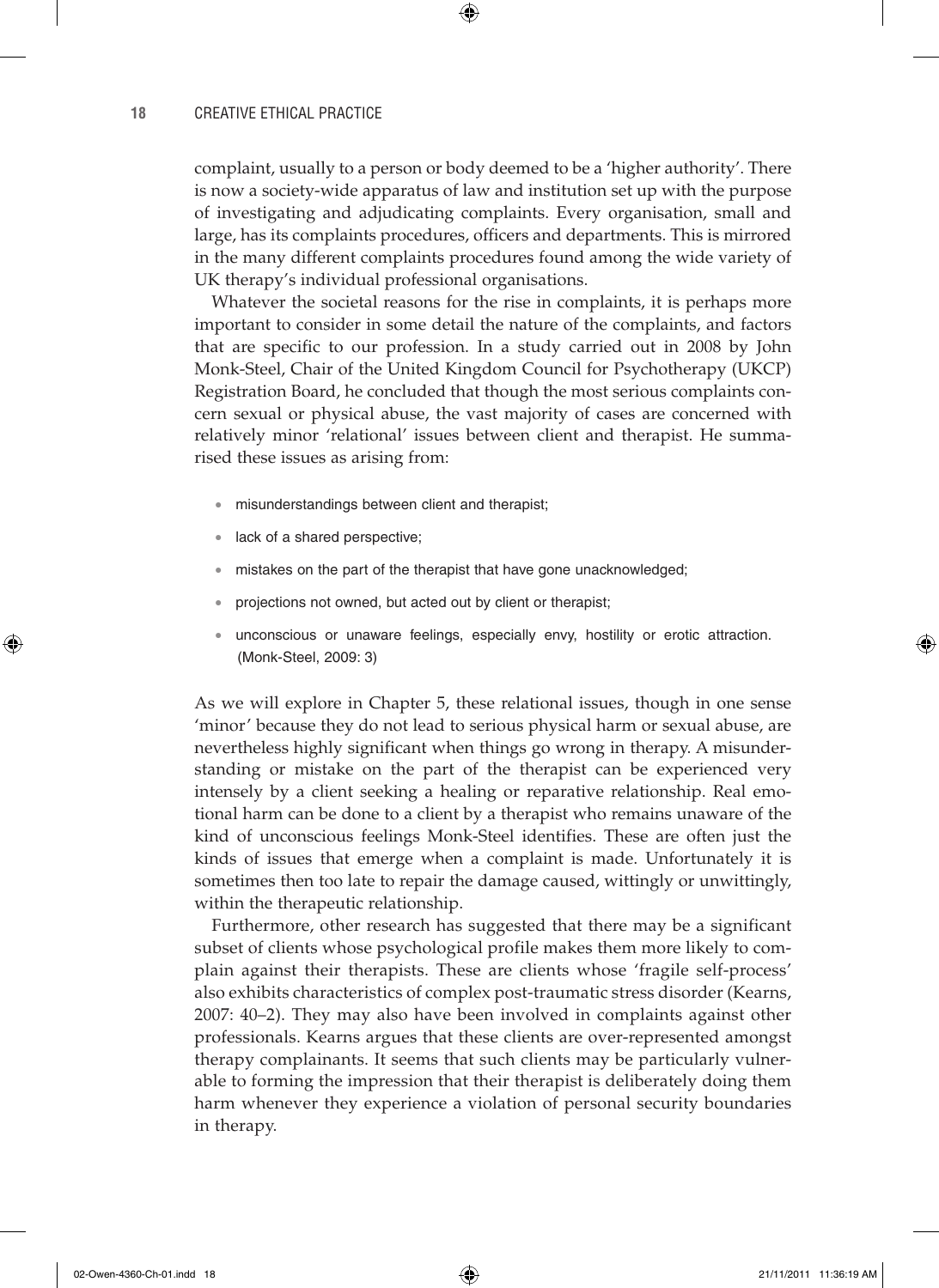#### CONTEMPORARY THERAPEUTIC PRACTICE **19**

One example, based on an actual complaint case examined in recent years, might suffice to illustrate Kearns's point. The complaint centred on the therapist's giving the client a parting gift at the end of a period of therapy. The therapist saw this as a mark of respect for the client and the value of work undertaken over several years in therapy. The complaining client, on the other hand, saw the gift as representative of a shift in the therapist's relational boundary from therapist to 'friend'. This made the client frightened: significant boundaries had been broken in the client's previous life with tragic consequences. At the time of the gift-giving the client had felt unable to tell their therapist of these fears as they did not wish to be thought 'ungrateful' at this sensitive ending time in therapy. Three years later, the client made a formal complaint to the therapist's professional organisation and the complaint was upheld.

 $\textcircled{\scriptsize{*}}$ 

Kearns would argue that therapists need to know the risks involved in working with clients with fragile self-process. We need the capacity to work with such clients' unconscious as well as conscious material, which requires effective supervision, personal development, professional knowledge and competent practice. But there is another possibility that we need to think about: that the 'fragile self-process' of therapists can also influence the situation. As Kearns remarks, 'effective psychotherapists need to accept and get to know their fragile parts', in the understanding that 'self-process *is* essentially fragile' (2005: 25–7). Robert Lee also points out that many of us have had experiences of loss, trauma, discrimination, hardship of various kinds, which may result in us projecting 'significant parts of our self – our affects, desires, ways of being in the world' onto our clients (Lee, 2004: 339). Is it possible that in our example the gift-giving therapist thought their client needed a gift as a final valuing gesture, when this was in fact the therapist's own need? Had the gift been given earlier, and not in the final session, there might have been an opportunity for this potential muddle to be resolved, and the therapist's own self-process acknowledged as contributing to the client's experience of being ill-recognised in their need for firm boundaries.

Daniel Stern's pioneering research (1985), based on detailed observation of infants with their primary carers and conversations with those carers, did much to connect an interpersonal view of human development with the relational nature of reparative and healing psychotherapy. Lee takes a similarly relational perspective on human development and on therapy, arguing that we form our selves in interaction with others. My self-process affects yours, and vice versa. These writers take the view that human development happens in relationship. It is also 'layered', involving strands of development that emerge at different points in the therapy. With this view, development is not 'completed' when childhood issues are resolved. Rather, we go on developing throughout life. Therapy offers a primary arena for this relational life work, affecting both client and therapist (Philippson, 2001: 211). All this indicates a need for therapists to have awareness and responsibility for their own 'fragile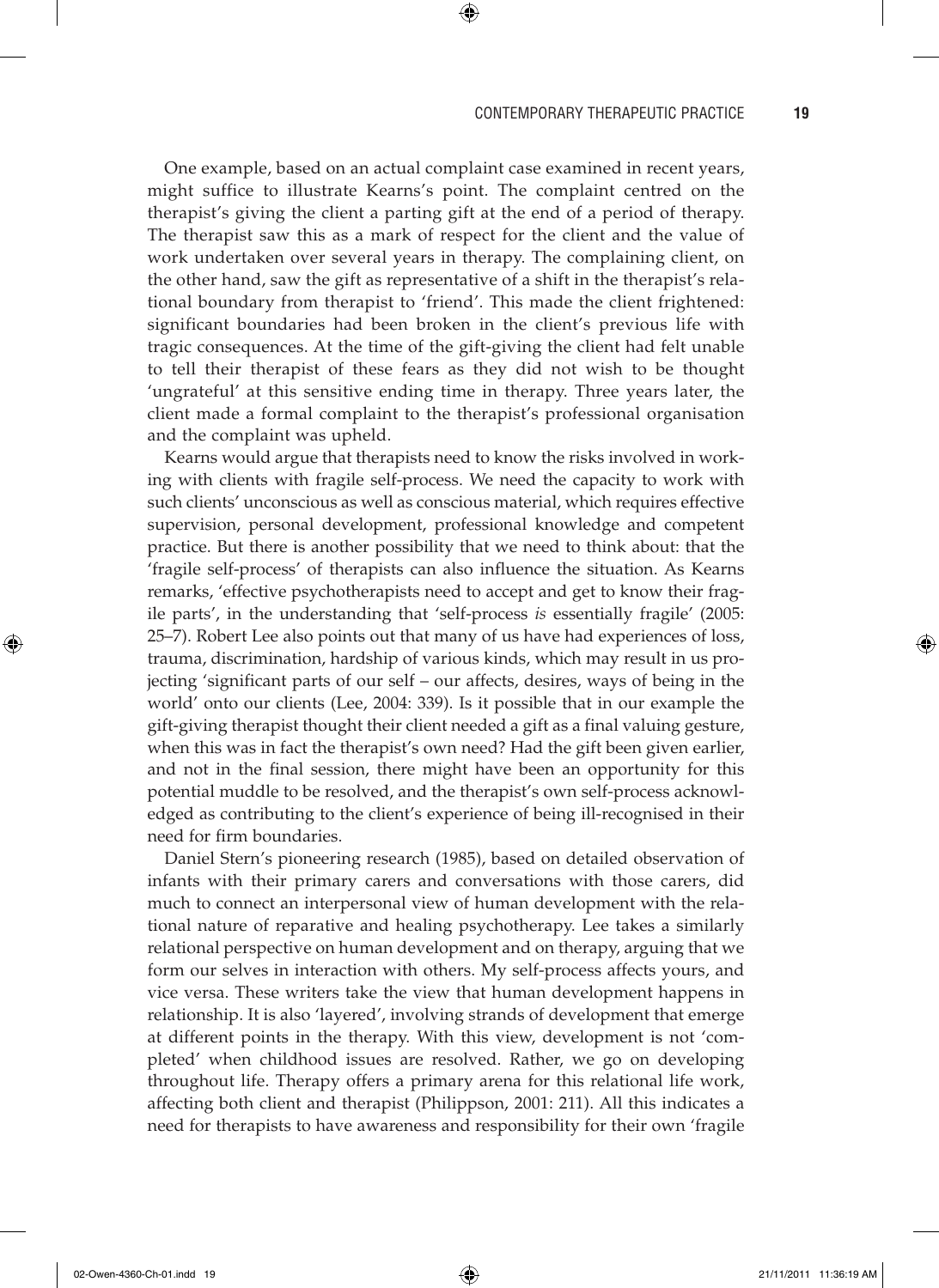self-process', especially as differently experienced with each client. One therapist gives the following account of this:

⊕

I always ask myself, and my supervisor will often ask me as a reminder, just how I experience being with this client? What do I feel and think when I am with them – physically, in my body, as well as emotionally and mentally? What is my 'image' or 'snapshot' or 'headline' regarding this client and the way I feel with them?

Over time, I've learnt that when I find myself trying very hard to please or to impress, my own 'grandiose' self-process is being activated. I'm probably dealing with a client who may have had to impress significant people with their hard work in order to get approval or love. Alternatively, if I feel intensely drawn into a client's story, especially if I'm tempted to step over conventional therapeutic boundaries to help or accommodate the client, I'm probably with a person who needs to evoke my 'rescuer' because they don't know how else to deal with intense emotional experiences.

It is not that this therapist's interpretations of her counter-transference responses to clients are necessarily 'correct' or even capable of being generalised. The point is that the therapist knows something about how she typically reacts to different kinds of self-process in her clients. Arguably, this therapist is more likely to be able to use that knowledge to support a client to heal and change, rather than have them repeat a distressing relational experience from the past – either the client's past, or the therapist's.

In this section, to summarise, we have been exploring some of the possible reasons for an increase in complaints against therapists in recent years. There are more therapists practising and many more clients seeking therapy than 20 years ago. The complaints culture and consumer context of our work may also be a contributory factor. Added to this, we may need to develop more awareness of why some clients make formal complaints about relatively minor matters, rather than addressing conflicts more directly with their therapist. All this suggests that a greater priority be given to professional understanding of the relational field of therapy, and the self-process of both client and therapist as they affect the work.

A further factor underlying complaints is that we may not have a deep enough understanding of the ethical potential in our work with clients. We might be familiar with the words used in our various professional ethical codes, without us ever having fully developed and integrated a real appreciation of concepts like 'beneficence' or 'autonomy'. We might not have considered how these values need to be applied to ourselves as well as our clients. We might not have seen that these values sometimes conflict in a given situation. As the next chapter will indicate, such an understanding comes with reflection on therapeutic experience – a central argument of this book. Later chapters will ask you to think in detail about aspects of the ethical framework of therapy, and to note how your own values relate to those expressed in the code of ethics of your own professional organisations.

02-Owen-4360-Ch-01.indd 20 21/11/2011 11:36:19 AM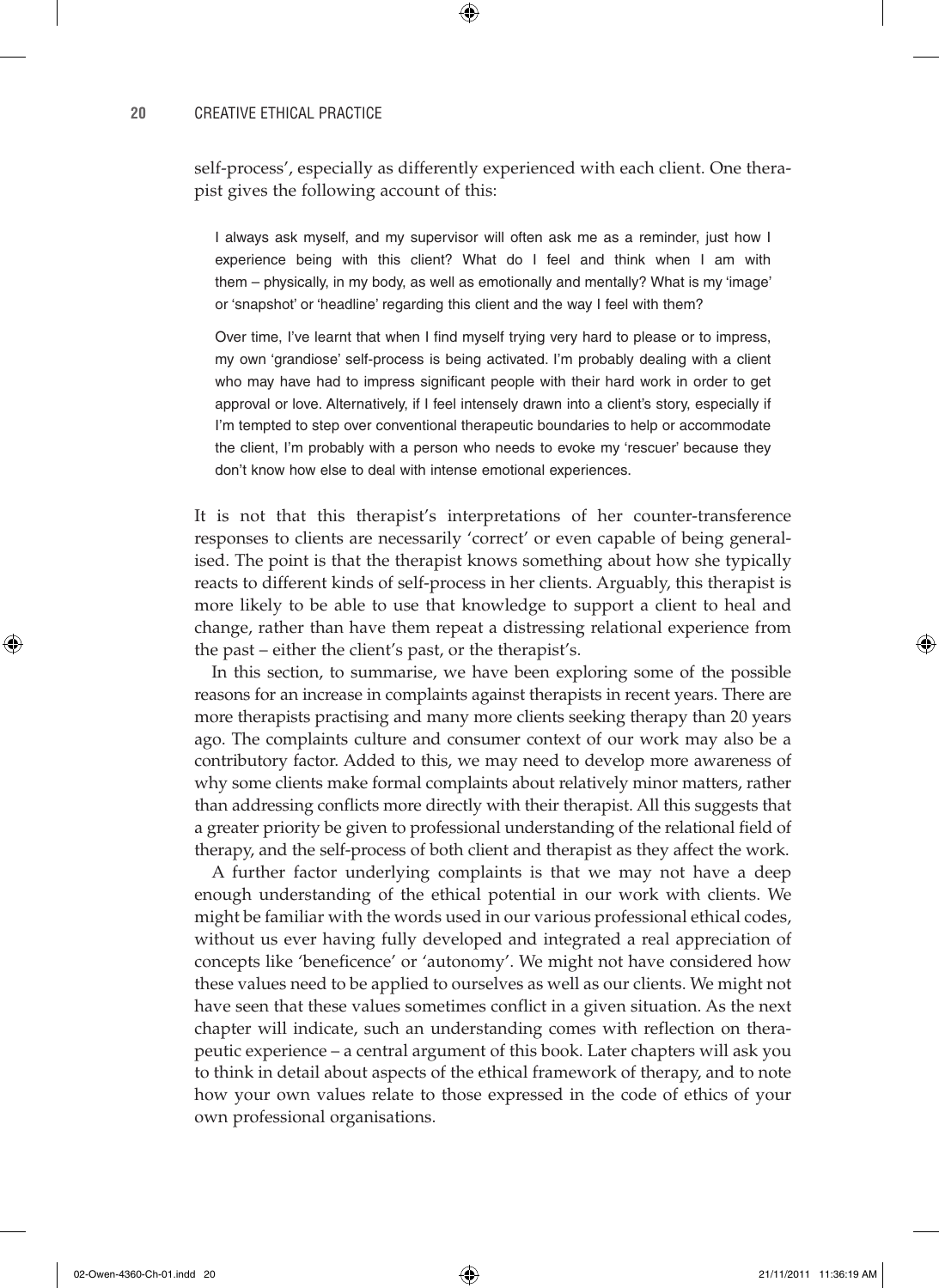# **Pause for thought: possible responses to the**  $\bullet \bullet \bullet$ **'complaints culture'**

• *Take a moment to check how you have been feeling as you read the previous section about the possibility of complaints being made against therapists. Try to pinpoint your reactions without censoring them, if working alone. If you are in a group, discuss and compare your responses.*

⊕

• *Then look at the following responses from therapist participants in a workshop entitled 'Practising Safely in a Complaints Culture', and compare your responses with theirs.*

### *Therapist 1*

*'I know the effect all this talk of complaints has on me. I try to stick to the rules of my professional organisation. I observe therapeutic boundaries quite tightly. I only keep minimal records. I don't see clients in my own home but work at a centre where I feel less vulnerable because it is more obviously an institutional setting.'*

#### *Therapist 2*

*'I know complaints happen. I've read about some of them in the professional journals and I actually knew someone in my supervision group who went through a complaint procedure. But I just can't think too much about it. I don't imagine any of my clients would complain. If they did, I don't know what I'd do, so I don't let myself get too preoccupied about it.'*

#### *Therapist 3*

♠

*'I refuse to be intimidated by the possibility of complaint. Clients know when they come to work with me that they are responsible for themselves and must tell me if they don't like what I'm saying or doing. I don't like being tied down to some generalised professional code with its rules and regulations, though I do belong to a professional organisation. I'm responsible for my own practice.'*

You may have noticed similar feelings of anxiety or rebellion, or confusion or concern as you were reading this chapter. In our experience these reactions are very common in continuing professional development situations, once the topic of possible complaints against therapists is raised.

The first response above illustrates the more compliant therapist who errs on the side of safety. This therapist has a tendency to stick to the 'rules' and not take chances, which is very understandable. The down side might be that their professional responsibility, creativity and flexibility are diminished. It might be less likely, too, that they would encourage clients to consider the broader options available to them, preferring instead to support their conformity and adjustment to a more limited sphere of life choices.

The therapist in the second response takes the 'ostrich position' and trusts to something more like 'luck' or chance. This therapist does not show much reflection or 'practical wisdom', and does not seem to involve clients creatively in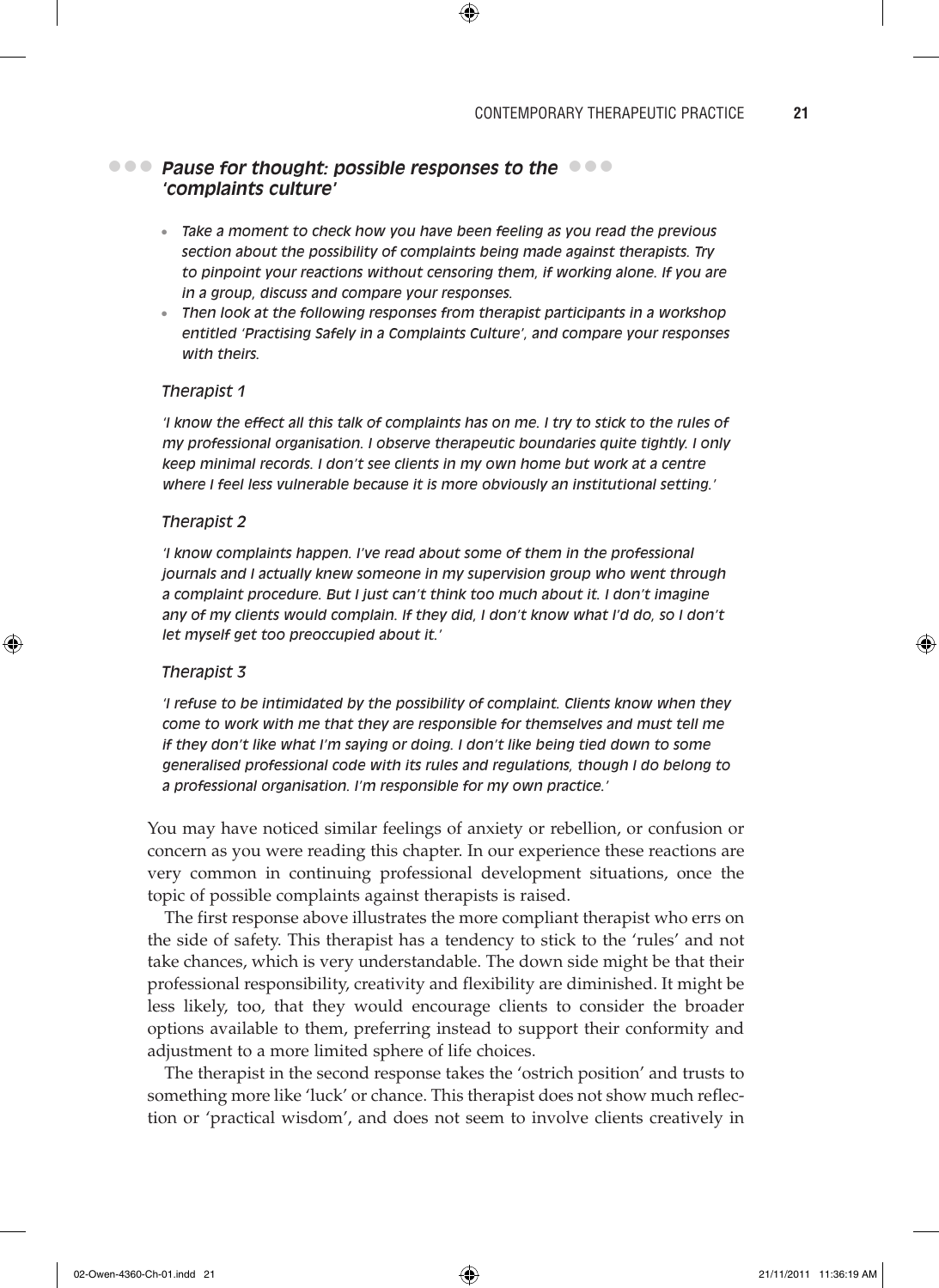paying attention to potentially difficult issues. Their unwillingness to consider the possibility of complaint arguably makes them more likely to miss experiences that might in fact lead to the client complaining. In this respect, this therapist is less 'safe' than the first.

⊕

The third response is something of a maverick. This therapist does have a strong sense of equality between themselves and their client, but seems to pay little heed to the differences of power inherent in the therapeutic relationship. Clients who feel powerless sometimes wait for years after the event to bring a complaint. Such clients might appropriately feel that they have no other recourse but to take formal action, as there is little sense of dialogic space in the therapeutic relationship.

Most of us – and we the authors include ourselves in this – will recognise the fear, dismay, compromised compliance or rebellion expressed by these therapists. Yet as professionals committed to our own and our clients' well-being, we need to continue to maintain and develop our abilities to self-regulate our work. As therapists, we have a responsibility to introduce our clients to the therapeutic approach we take and convey our understanding of the way therapy works as a collaborative enterprise, using both therapist and client expertise and experience. The narrative and discussion in the rest of this book is designed to help you in this. In Chapter 2, reflection on the 'cornerstones' of therapy can support you in articulating more clearly to clients the process and possible outcomes of therapy; what boundaries are; what this means for the way you work together. Any therapeutic agreement or contract you make can then grow out of a shared understanding, as Chapter 3 makes clear. The therapeutic relationship, as Chapter 4 will suggest, can be warm, intimate, creative and supportive and still work within important 'frames' that bound the work of therapy. And in the event that misunderstandings or disputes do arise between therapist and client, these matters might then more often be resolved with respect for the therapeutic process of the client and less often by recourse to legalistic complaints procedures, as Chapter 5 illustrates.

# **Chapter summary**

This chapter has highlighted some of the features of therapeutic ethics, looking at the relationship between reflection and action, thinking and doing. It has argued that therapists need to develop and exercise 'practical wisdom' in order to practice ethically, creatively, and therefore effectively. It has looked at some of the tensions existing between the values of therapy and our consumer culture, situating the rise in complaints in this context. Lastly, it has affirmed that practising 'safely' does not imply defensive or therapist-protective practice. Instead, it requires a steady appraisal of possible reasons why complaints occur and a willingness to engage with these issues from a professionally competent and creative position.